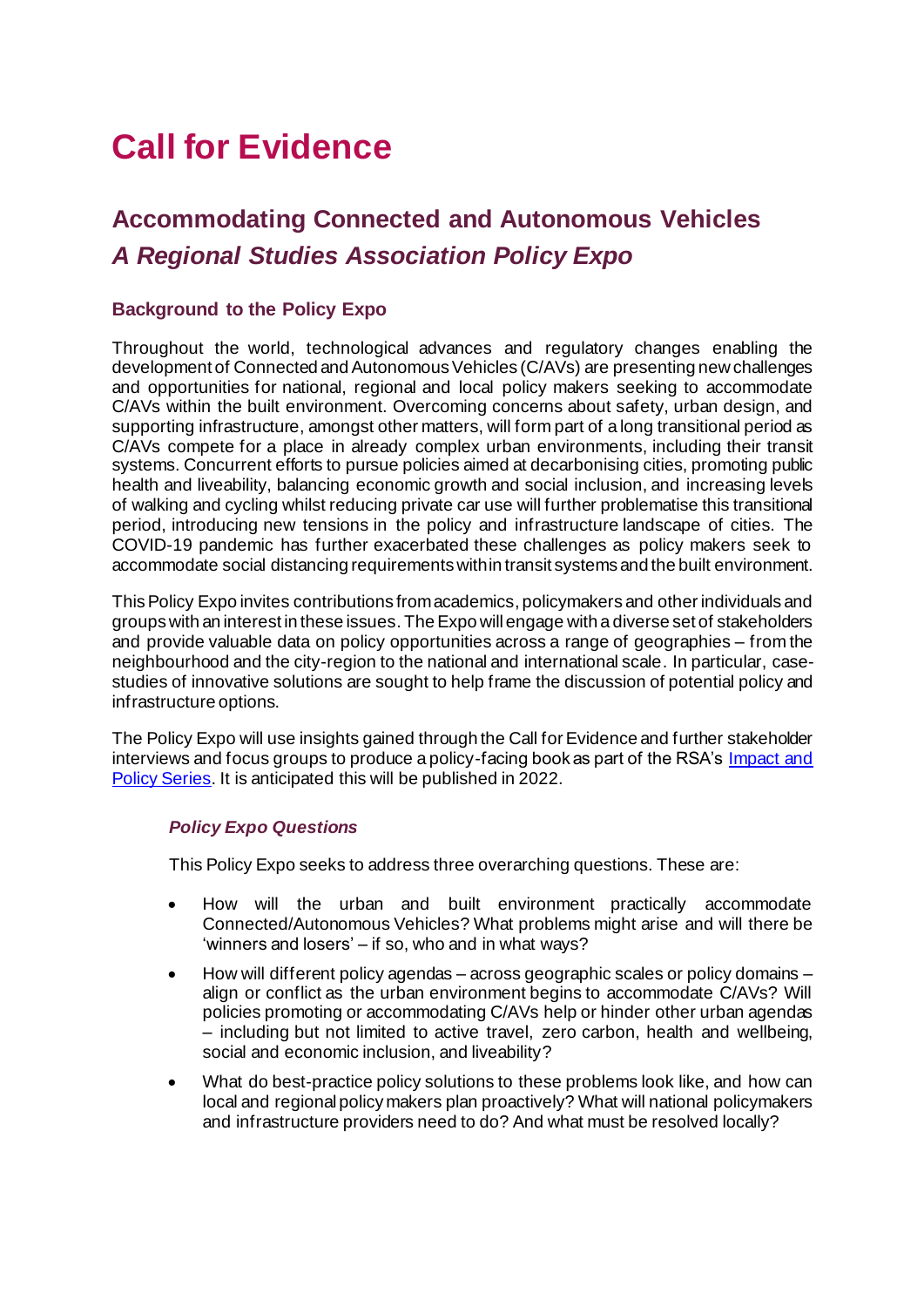#### **Call for Evidence**

#### *What type of evidence?*

We are interested in hearing from all individuals, policymakers, private sector, government organisations, NGOs, or pressure groups who may have evidence relating to the areas of interest outlined below.

Acceptable evidence may cover:

- Insights from local, regional, and national levels; including submissions from outside of the UK.
- Specific examples of best practice; we are particularly interested in examples from places that are pursuing both C/AV and Active Travel agendas concurrently.
- References to academic articles, reports, or policy/strategy documents.
- Case-studies, or comparative pieces of work.

We are **not** able to accept opinion pieces.

#### *Areas of interest*

- *1. How will the urban and built environment practically accommodate C/AVs? What problems might arise and will there be 'winners and losers' – if so, who and in what ways?* 
	- What actions are being taken now to accommodate C/AVs?
	- What is the extent, and quality of, longer-term planning for the accommodation of C/AV's in the urban and built environment?
	- What challenges are faced in accommodating C/AVs in the existing transport network, how will policymakers overcome these challenges?
	- What evidence is there about who stands to gain and who might lose from the introduction of C/AVs in the built environment?
- *2. How will different policy agendas – across geographic scales or policy domains – align or conflict as the urban environment begins to accommodate C/AVs? Will policies promoting or accommodating C/AVs help or hinder other urban agendas – including but not limited to active travel, zero carbon, health and wellbeing, social and economic inclusion, and liveability?* 
	- What risks do a transition to C/AVs pose for the success of other policy agendas in both the short and longer term?
	- How can these concurrent and potentially competing policy agendas be pursued successfully?
	- What added value might an effective integration of these different agendas bring to the built environment?